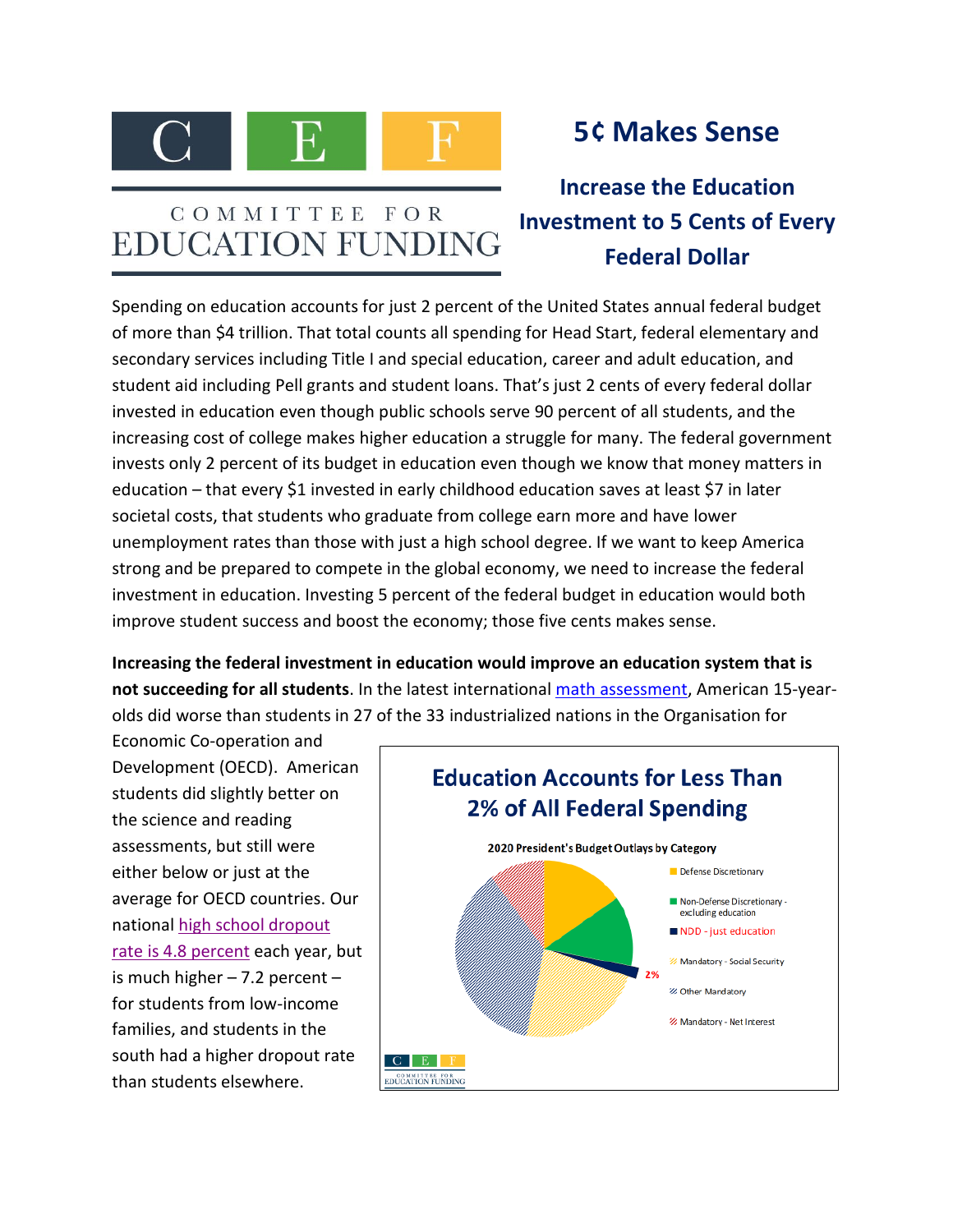**[A greater education investment](http://www.shankerinstitute.org/sites/shanker/files/moneymatters_edition2.pdf) – spent wisely – makes sense** by increasing educational achievement. For example, funding that [allows for better teachers](http://nepc.colorado.edu/files/publications/Mathis%20RBOPM-8%20Money%20Matters.pdf) and smaller class size increases [high school graduation rates,](https://www.brookings.edu/opinions/does-money-matter/) especially for low-income students. Because of how education is funded in the U.S., low-income students are likely to benefit most from federal funding, much of which is targeted to schools in low-income neighborhoods and to low-income college students.

**Investing in education pays dividends both for the students and the economy**. Simply put, education pays. Those with [more education earn dramatically more](http://www.bls.gov/emp/ep_chart_001.htm) over their lifetime and have higher employment rates. And [countries with higher educational achievement have greater](http://hanushek.stanford.edu/sites/default/files/publications/Hanushek%2BWoessmann%202010%20IntEncEduc%202.pdf) [economic growth.](http://hanushek.stanford.edu/sites/default/files/publications/Hanushek%2BWoessmann%202010%20IntEncEduc%202.pdf) About 12 percent of total public funding in the U.S. is for education, but most of that is at the state and local level. The [OECD chart](https://data.oecd.org/eduresource/public-spending-on-education.htm) below shows that many other countries spend more of their budget on education.



## **Percentage of Public Spending for Education**

**Why does 5 cents make sense?** Raising the U.S. education investment to 5 cents of every federal dollar over time will help states and local governments meet education needs while also freeing up their dollars for other education services. Here are just a few examples of ways increasing the federal education investment makes sense.

• **Early childhood education** – Investing in early childhood education is one of the most cost effective investments we can make. In fact, instead of " $5¢$  Makes Sense," we could say here that "\$1 Saves \$7" as [studies have found](https://firstfocus.org/blog/how-does-the-u-s-rank-on-early-childhood-education-hint-not-well/) that investments in early childhood education lead